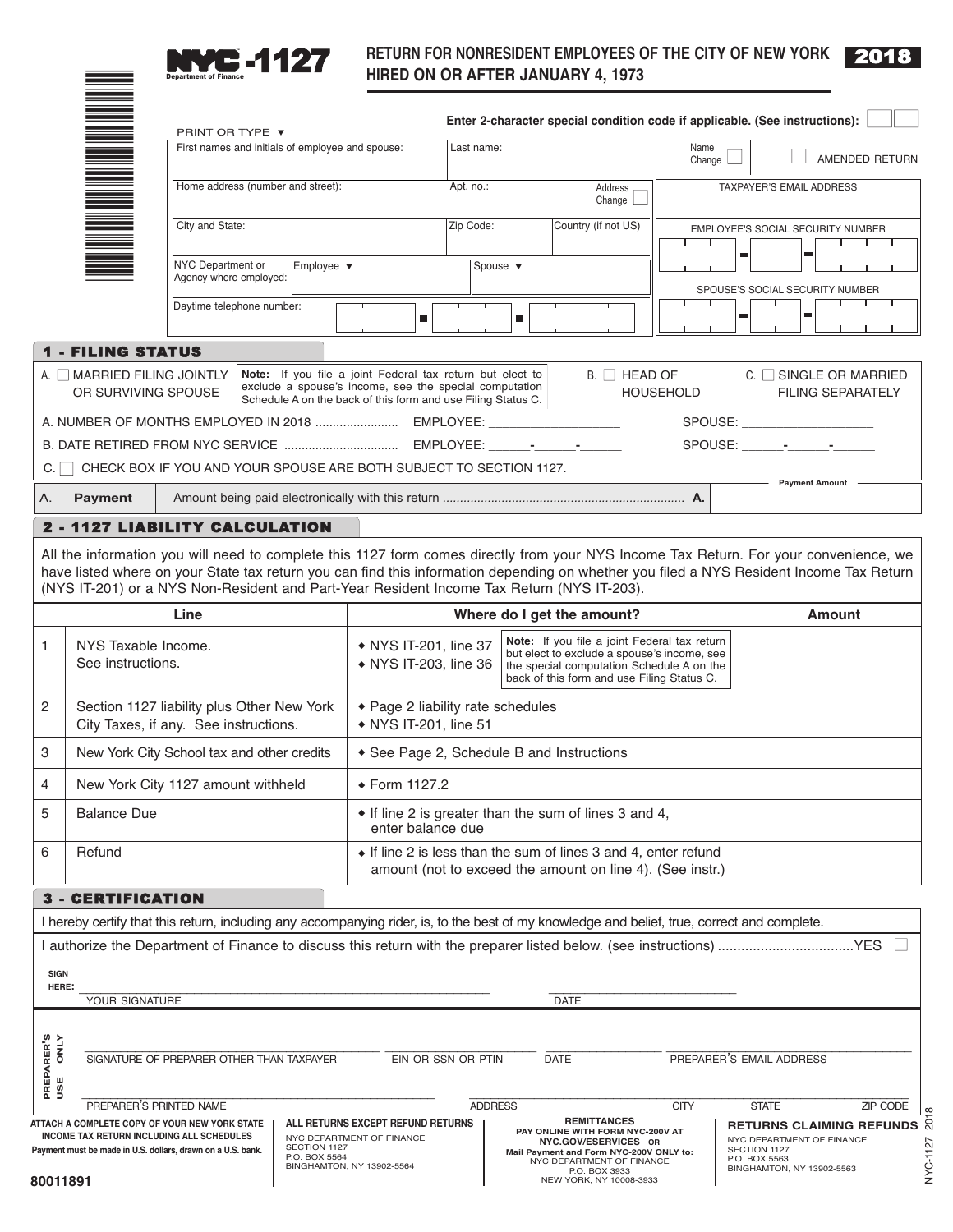|                                                                                                                                                                                                                          | <b>SCHEDULE A</b>                                 | Schedule for Married Filing Jointly for State Purposes and Separately for 1127 Purposes (Spouse is not a NYC mayoral agency employee)                   |                                                                                                                                           |        |
|--------------------------------------------------------------------------------------------------------------------------------------------------------------------------------------------------------------------------|---------------------------------------------------|---------------------------------------------------------------------------------------------------------------------------------------------------------|-------------------------------------------------------------------------------------------------------------------------------------------|--------|
| Line                                                                                                                                                                                                                     |                                                   |                                                                                                                                                         |                                                                                                                                           | Amount |
| NYS Adjusted Gross Income                                                                                                                                                                                                |                                                   | • NYS IT-201, line 33; NYS IT-203, line 32.                                                                                                             |                                                                                                                                           |        |
| 2                                                                                                                                                                                                                        | Non NYC Employee Income                           | • Enter all income, additions and subtractions attributable to the non NYC employee                                                                     |                                                                                                                                           |        |
| 3                                                                                                                                                                                                                        | Net NYS Gross Income                              | ◆ Line 1 less Line 2                                                                                                                                    |                                                                                                                                           |        |
| 4                                                                                                                                                                                                                        | Compute limitation percentage                     | Line 3: $\frac{1}{2}$<br>$\frac{1}{2}$<br>Line $1:$ \$                                                                                                  | Part-year employees must prorate<br>standard deduction and dependent<br>exemption amounts based on num-<br>ber of months employed by NYC. |        |
| 5                                                                                                                                                                                                                        | Check only one box:                               | Standard Deduction: \$8,000.<br><b>OR</b><br>Itemized deduction: \$<br>amount from IT 201, line 34<br>(See instructions)<br>amount from IT 203, line 33 | $\frac{1}{\frac{1}{2}}$ $\frac{1}{\frac{1}{2}}$ $\frac{1}{\frac{1}{2}}$                                                                   |        |
| 6<br>New York Dependent Exemption from<br>NYS return. No exemption is allowed<br>for employee or spouse. (If married<br>filing separately for Section 1127<br>purposes, apply the limitation<br>percentage from line 4). |                                                   | • NYS IT-201, line 36; NYS IT-203, line 35.                                                                                                             |                                                                                                                                           |        |
| 7.                                                                                                                                                                                                                       | <b>Total Deductions and Exemptions</b>            | $\bullet$ Line 5 + line 6                                                                                                                               |                                                                                                                                           |        |
| 8.                                                                                                                                                                                                                       | <b>Allocated New York State</b><br>Taxable Income | • Line 3 less line 7. Enter on Page 1, line 1.                                                                                                          |                                                                                                                                           |        |

|      | <b>SCHEDULE B</b>                                    | Nonrefundable credits |                                                                             |        |
|------|------------------------------------------------------|-----------------------|-----------------------------------------------------------------------------|--------|
| Line |                                                      |                       | Where do I get the amount?                                                  | Amount |
| A1.  | NYC School Tax Credit (fixed amount)                 |                       | $\triangle$ See Instructions                                                |        |
|      | NYC School Tax Credit (rate reduction amount)<br>A2. |                       | See Instructions<br>$\bullet$                                               |        |
| В.   | <b>UBT Paid Credit</b>                               |                       | $\triangle$ See Instructions                                                |        |
| C.   | NYC household credit                                 |                       | • from IT-201 Instructions NYC table 4, 5 or 6                              |        |
| D.   | NYC Claim of Right Credit                            |                       | • from Form IT-201-ATT, line 16 or IT-203-ATT, line 15 (attach Form IT-257) |        |
| Ε.   | NYC Earned Income Credit                             |                       | $\bullet$ (attach IT-215)                                                   |        |
| F.   | Other NYC taxes                                      |                       | $\triangle$ See Instructions                                                |        |
| G.   | NYC Child and Dependent Care Credit                  |                       | ◆ See Instructions (attach IT-216)                                          |        |
| Η.   | Total of lines A1 - G                                |                       | $\bullet$ enter on page 1, line 3                                           |        |



| Table A - Married filing jointly or surviving spouse<br>If Form NYC-1127, line 1 is: |                              |             |      |        |                      |              |
|--------------------------------------------------------------------------------------|------------------------------|-------------|------|--------|----------------------|--------------|
| <b>OVER</b><br><b>BUT NOT OVER</b><br>THE LIABILITY IS:                              |                              |             |      |        |                      |              |
| \$<br>$\Omega$                                                                       | 21.600<br>\$                 |             |      | 3.078% | of Form 1127, line 1 |              |
| \$<br>21,600                                                                         | \$<br>45,000                 | \$<br>665   | plus | 3.762% | of the excess over   | \$<br>21,600 |
| \$<br>45,000                                                                         | \$<br>90,000                 | \$<br>1,545 | plus | 3.819% | of the excess over   | 45,000       |
| \$<br>90,000                                                                         |                              | \$<br>3,264 | plus | 3.876% | of the excess over   | \$<br>90,000 |
|                                                                                      | Table B - Head of household  |             |      |        |                      |              |
|                                                                                      | If Form NYC-1127, line 1 is: |             |      |        |                      |              |
| <b>OVER</b>                                                                          | <b>BUT NOT OVER</b>          |             |      |        | THE LIABILITY IS:    |              |
| \$<br>$\Omega$                                                                       | \$14,400                     |             |      | 3.078% | of Form 1127, line 1 |              |
| \$<br>14,400                                                                         | 30,000                       | \$<br>443   | plus | 3.762% | of the excess over   | \$<br>14,400 |
| \$<br>30,000                                                                         | \$<br>60,000                 | \$<br>1,030 | plus | 3.819% | of the excess over   | 30,000       |
| \$<br>60,000                                                                         |                              | \$<br>2,176 | plus | 3.876% | of the excess over   | \$<br>60,000 |
| Table C - Single or married filing separately                                        |                              |             |      |        |                      |              |
|                                                                                      | If Form NYC-1127, line 1 is: |             |      |        |                      |              |
| <b>YORK</b><br><b>BUT NOT OVER</b><br><b>OVER</b><br>THE LIABILITY IS:               |                              |             |      |        |                      |              |
| \$<br>$\Omega$                                                                       | 12,000<br>\$                 |             |      | 3.078% | of Form 1127, line 1 |              |
| \$<br>12,000                                                                         | \$<br>25,000                 | \$<br>369   | plus | 3.762% | of the excess over   | \$<br>12,000 |
| \$<br>25,000                                                                         | \$<br>50,000                 | \$<br>858   | plus | 3.819% | of the excess over   | \$<br>25,000 |
| \$<br>50,000                                                                         |                              | \$<br>1,813 | plus | 3.876% | of the excess over   | \$<br>50,000 |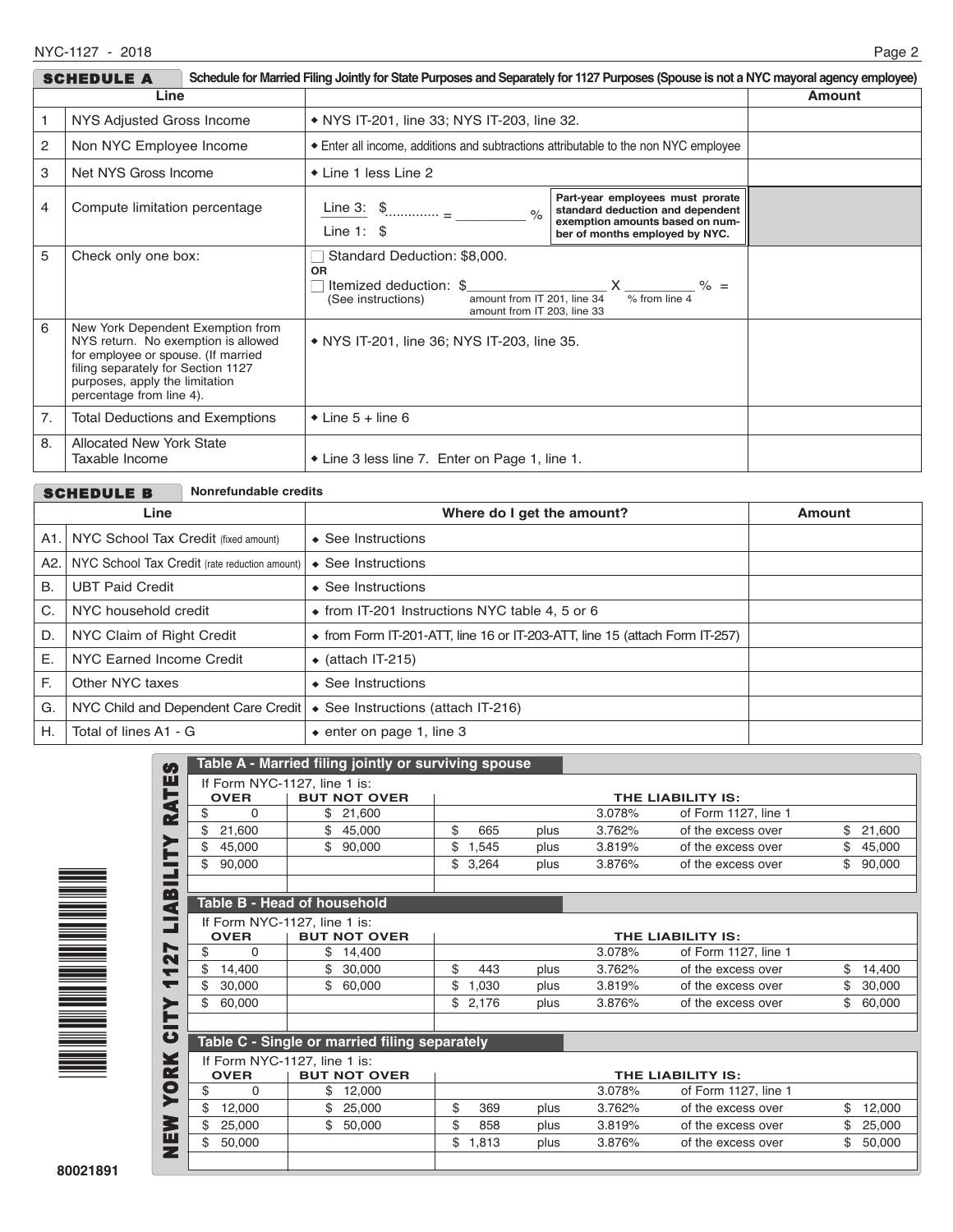# Instructions for Form NYC-1127



# **IMPORTANT INFORMATION CONCERNING FORM NYC-200V AND PAYMENT DUE**

Payments may be made on the NYC Department of Finance website at **nyc.gov/eservices**, or via check or money order. If paying with check or money order, do not include these payments with your New York City return. Checks and money orders must be accompanied by payment voucher form NYC-200V and sent to the address on the voucher. Form NYC-200V must be postmarked by the return due date to avoid late payment penalties and interest. See form NYC-200V for more information.

# **GENERAL INFORMATION**

### **WHO MUST FILE**

If you became an employee of the City of New York on or after January 4, 1973, and if, while so employed, you were a nonresident of the City during any part of 2018, you are subject to Section 1127 of the New York City Charter and must file Form NYC-1127.

If you are subject to that law, you are required to pay to the City an amount by which a City personal income tax on residents, computed and determined as if you were a resident of the City, exceeds the amount of any City tax liability computed and reported by you on the City portion of your 2018 New York State tax return.

**NOTE**: The payment required by Section 1127 of the New York City Charter is not a payment of any City tax, but is a payment made to the City as a condition of employment. If you are subject to the filing requirements of the City Resident Income Tax during any part of 2018, you must file tax returns with the New York State Department of Taxation and Finance in the manner and at the time provided in the instructions for the State tax forms, regardless of any obligation you may have under Section 1127 of the Charter.

#### **WHEN AND WHERE TO FILE**

Completed Forms NYC-1127 with attachments, **except forms claiming a refund,** must be filed on or before May 15, 2019, with:

**NYC Department of Finance Section 1127 P.O. Box 5564 Binghamton, NY 13902-5564**

**Remittances -** Pay online with Form NYC-200V at **nyc.gov/eservices**, or Mail payment and Form NYC-200V only to:

**NYC Department of Finance P.O. Box 3933 New York, NY 10008-3933**

Forms claiming refunds:

**NYC Department of Finance Section 1127 P.O. Box 5563 Binghamton, NY 13902-5563**

If you have been granted an extension of time to file either your federal income tax return or your New York State tax return, Form NYC-1127 must be filed within 15 days after such extended due date. In this case, you must submit to the Section 1127 Unit, no later than May 15, 2019, a copy of the letter or other document evidencing the granting of the extension.

If you file a State tax return or amended return and the information reported on your original Form NYC-1127 is changed or corrected as a result of the later filing of the State tax return or amended return, you must file an amended Form NYC-1127 with the New York City Department of Finance, Section 1127 Unit.

# **CHANGE OF RESIDENCE**

If you were a resident of the City of New York during part of 2018 and a nonresident subject to the provisions of Section 1127 of the New York City Charter during all or part of the remainder of 2018, you must file a Form NYC-1127 for all

of the year except any part when you were a nonresident not employed by the City.

# **PARTIAL-YEAR EMPLOYEES**

If you were a New York City employee for only part of 2018, you must report that portion of your federal items of income and deduction which is attributable to your period of employment by the City of New York.

# **MARRIED EMPLOYEES**

A married employee whose spouse is *not* a New York City resident or an employee of the City should refer to instructions on page 1 of the return.

If you and your spouse are both employees of the City of New York subject to Section 1127 of the New York City **Charter** 

- and you and your spouse file separate New York State returns, you and your spouse must file separate Forms NYC-1127.
- and you and your spouse file a joint New York State return and were *both* subject to Section 1127 *for the same period of time,* you and your spouse must file a joint Form NYC-1127.

**Preparer Authorization:** If you want to allow the Department of Finance to discuss your return with the paid preparer who signed it, you must check the "yes" box in the signature area of the return. This authorization applies only to the individual whose signature appears in the "Preparer's Use Only" section of your return. It does not apply to the firm,

Department of Finance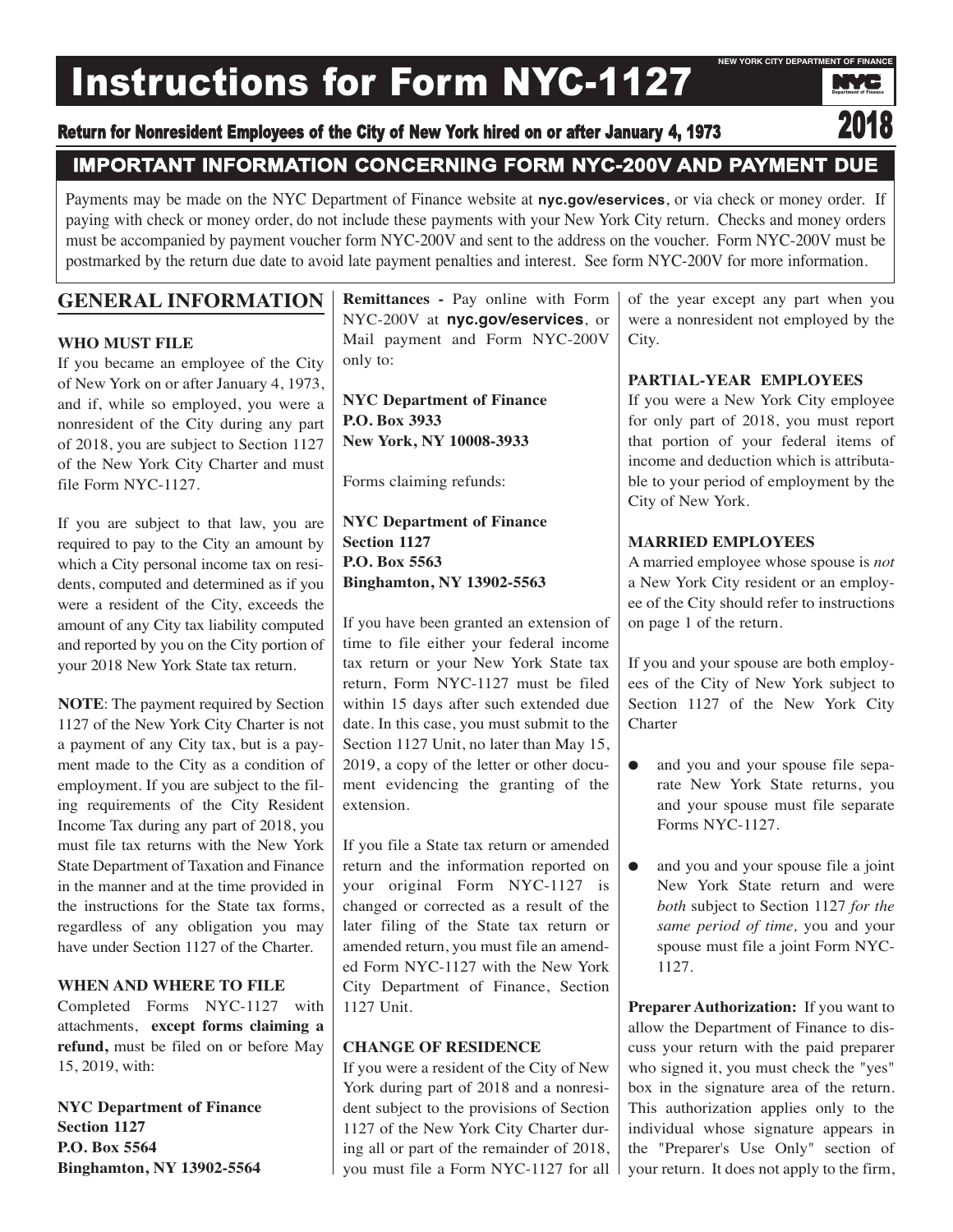if any, shown in that section. By checking the "Yes" box, you are authorizing the Department of Finance to call the preparer to answer any questions that may arise during the processing of your return. Also, you are authorizing the preparer to:

- Give the Department any information missing from your return,
- Call the Department for information about the processing of your return or the status of your refund or payment(s), and
- Respond to certain **notices that you have shared with the preparer** about math errors, offsets, and return preparation. The notices **will not** be sent to the preparer.

**You are not authorizing** the preparer to receive any refund check, bind you to anything (including any additional liability), or otherwise represent you before the Department. The authorization cannot be revoked, however, the authorization will automatically expire no later than the due date (without regard to any extensions) for filing next year's return. **Failure to check the box will be deemed a denial of authority.**

# **SPECIFIC INSTRUCTIONS**

#### **Special Condition Codes**

At the time this form is being published, there are no special condition codes for tax year 2018. Check the Finance website for updated special condition codes. If applicable, enter the two character code in the box provided on the form.

In order to complete lines 1 through 6 of Form NYC-1127, it will be necessary for you to refer to the instructions for filing Form IT-201 (Resident Income Tax Form - State of New York) or Form IT-203 (Nonresident and Part--Year Resident Income Tax Form - State of New York). Booklets IT-201-I or IT-203- I, issued by the New York State Department of Taxation and Finance,

can be obtained from any District Tax Office of the New York State Income Tax Bureau.

#### **LINE 1 - NEW YORK STATE TAXABLE INCOME**

If you file NYS Form IT-201, enter the amount on line 37. If you file NYS Form IT-203, enter the amount on line 36. If the amount withheld pursuant to Section 1127 was included in itemized deductions when calculating your New York State Personal Income Tax liability, you must add back that amount to the amount from line 37 of NYS IT-201 or line 36 of NYS IT-203, as applicable, on this line.

**NOTE**: If you file a joint Federal tax return but elect to exclude a spouse's income, see the special computation Schedule A on the back of this form and use Filing Status C.

If you contributed to a New York State Charitable Gifts Trust Fund, claim a New York State itemized deduction for that contribution, and the period of your NYC employment encompassed the full year, enter on line 1 the amount that you would have entered on line 47 of Form IT-201 (see the instructions to line 47 of Form IT-201 including the worksheet). If you contributed to a New York State Charitable Gifts Trust Fund, claim a New York State itemized deduction for that contribution and the period of your NYC employment encompassed part of the year, enter on line 1 the amount from line 47 of Form IT-360.1 calculated as if the period of employment is the period of NYC residence.

#### **LINE 2 - LIABILITY AMOUNT**

Employees who are married and include spouse's income in Form NYC-1127, use Liability Table A on page 2 to compute the liability amount.

Married employees who choose not to include their spouse's income on Form NYC-1127, use Liability Table C to compute the liability amount.

# **LIABILITY FOR OTHER NEW YORK CITY TAXES**

Include on line 2 the sum of your 1127 liability and the total of your liability for other New York City taxes from New York State Form IT-201, line 51.

# **LINE 3 - NEW YORK CITY SCHOOL TAX CREDITS**

Add lines **a1** through **g** on page 2, Schedule B, to report credits and payments that would have reduced your New York City resident income tax liability had you been a City resident. No amount reported on line 3 is refundable. Refunds of overpayments of tax and refundable credits available to New York State residents and part-year New York City residents must be claimed by filing forms IT-201 or IT-203.

### **LINE 4 - PAYMENTS**

Enter on line 4 the amount withheld by the City from your wages during 2018 for the amount due under Charter Section 1127 as shown on your City Wage and Withholding Tax Statements for 2018. (Attach a copy of Form NYC-1127.2.)

#### **LINE 5 - BALANCE DUE**

After completing this return, enter the amount of your remittance on line A, page 1. Remittances must be made payable to the order of: **NYC DEPART-MENT OF FINANCE**

#### **LINE 6 - OVERPAYMENT**

If line 2 is less than the sum of lines 3 and 4 you may be entitled to a refund. **Note: the refund may not exceed the amount on line 4.** To determine your refund amount, compute the difference between the sum of lines 3 and 4, and line 2 (subtract line 2 from the sum of lines 3 and 4). Your refund amount is the lesser of this difference and the amount on line 4.

If the amount on line 2 is equal to the sum of lines 3 and 4, enter 0 on line 6.

**Refunds cannot be processed unless a complete copy of your New York State return, including all schedules, and wage and tax statement (Form 1127.2) are attached to your form.**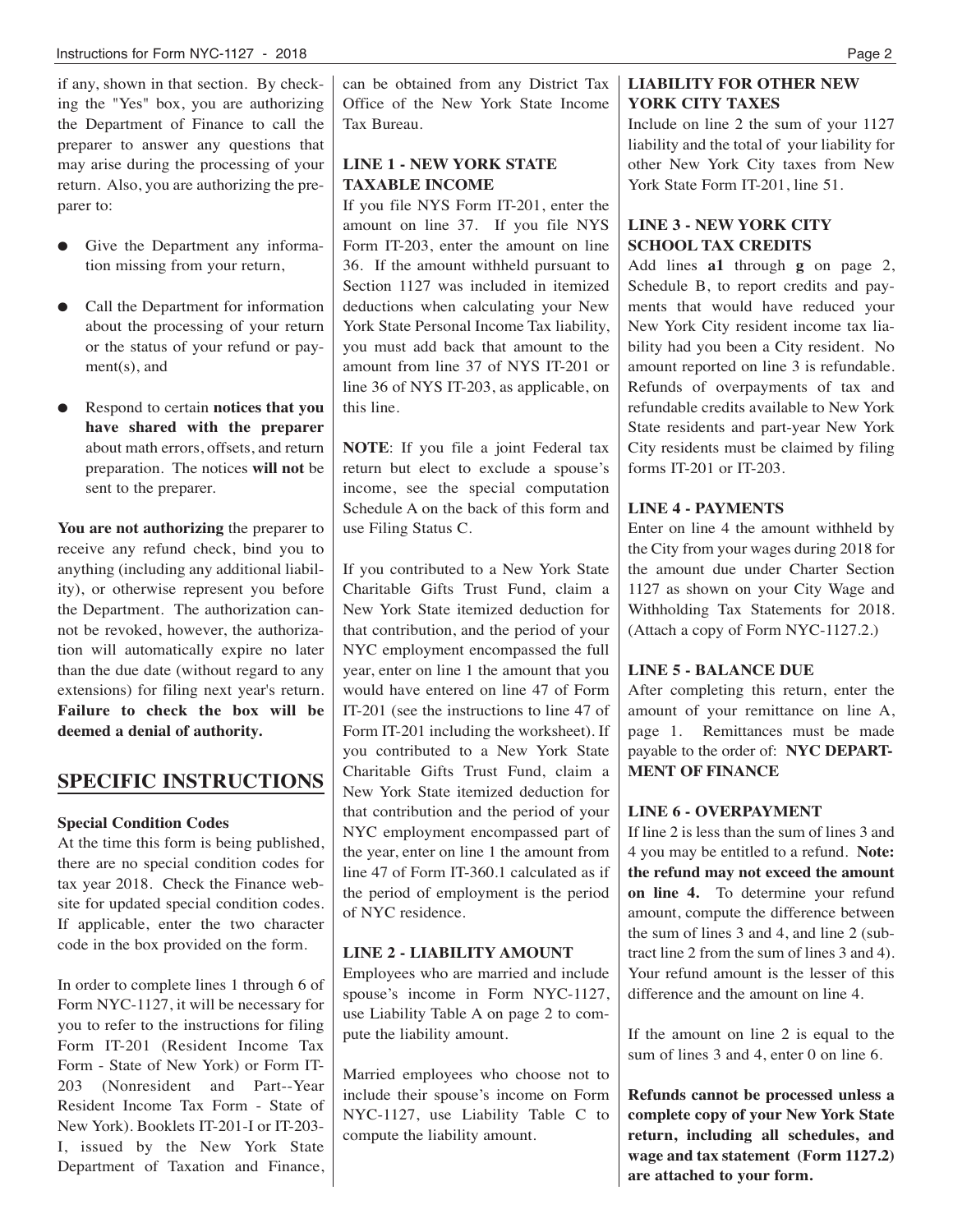# **SPECIAL INSTRUCTIONS FOR 2018 FOR SCHEDULE A, PAGE 2.**

If you contributed to a New York State Charitable Gifts Trust Fund, filed a New York State return claiming married filing jointly status and claiming an itemized deduction for that contribution, you must recalculate NYS AGI by adding back the amount of the contribution to the Charitable Gifts Trust Fund. Enter the recalculated NYS AGI on line 1. Attach a worksheet showing the calculations. If you contributed to a New York State Charitable Gifts Trust Fund, claim a New York State itemized deduction for that contribution and the period of your NYC employment encompassed part of the year, the amount on line 1 of Schedule A should be calculated as if the period of employment is the period of NYC residence.

#### **SCHEDULE A, PAGE 2 - LINE 5**

If the amount withheld pursuant to Section 1127 was included in the itemized deductions when calculating your New York State Personal Income Tax liability, you must reduce the amount of your itemized deductions for purposes of this line by that amount.

#### **SCHEDULE B, PAGE 2**

On Schedule B, report items for employee and spouse if filing a joint Form NYC-1127. Married employees who choose not to include their spouse's income in Form NYC-1127, report items for employee only.

#### **A1 - NEW YORK CITY SCHOOL TAX CREDIT (fixed amount)**

A School Tax Credit is allowed for 2018 as follows:

| <b>Filing Status</b>                           | If your income* is   Your credit** is |       |
|------------------------------------------------|---------------------------------------|-------|
| $\bullet$ Single<br>• Married filing           | \$250,000 or less                     | \$63  |
| separate return<br>• Head of household         | Over \$250,000                        | \$0   |
| • Married filing<br>joint return               | \$250,000 or less                     | \$125 |
| • Qualifying widow(er)<br>with dependent child | Over \$250,000                        | \$0   |

\*Income, for purposes of determining your school tax credit means your federal adjusted gross income (FAGI) from Form IT-201, line 19 minus distributions from an individual retirement account and an individual retirement annuity from IT-201, line 9, if they were included in your FAGI. \*\*The statutory credit amounts have been rounded. See also the instructions to Line 69 of New York State Form IT-201. Employees who were employed by the City for only part of the year should use Table 2 in those instructions to determine the allowable credit. See also instructions to the other lines of New York State Form IT-201 referred to above.

### **A2 - NEW YORK CITY SCHOOL TAX CREDIT (rate reduction amount)**

The New York City tax credit rate reduction amount is calculated as follows:

| Calculation of NYC school tax credit<br>(rate reduction amount) for married filing jointly<br>and qualifying widow(er) |                                            |                                                |  |  |  |  |
|------------------------------------------------------------------------------------------------------------------------|--------------------------------------------|------------------------------------------------|--|--|--|--|
| over                                                                                                                   | If city taxable income is:<br>but not over | The credit is:                                 |  |  |  |  |
| \$0                                                                                                                    | \$21,600                                   | .171% of taxable income*                       |  |  |  |  |
| \$21,600                                                                                                               | \$500,000                                  | \$37 plus .228% of the<br>excess over \$21,600 |  |  |  |  |
| Calculation of NYC school tax credit<br>(rate reduction amount) for single and married<br>filing separately            |                                            |                                                |  |  |  |  |
| over                                                                                                                   | If city taxable income is:<br>but not over | The credit is:                                 |  |  |  |  |

| \$12,000 | \$500,000                                  | \$21 plus .228% of<br>the excess over \$12,000                                           |
|----------|--------------------------------------------|------------------------------------------------------------------------------------------|
|          |                                            | Calculation of NYC school tax credit<br>(rate reduction amount)<br>for head of household |
| over     | If city taxable income is:<br>but not over | The credit is:                                                                           |
| \$0      | \$14.400                                   | .171% of taxable income*                                                                 |
| \$14,400 | \$500.000                                  | \$25 plus .228% of                                                                       |

\$0 \$12,000 .171% of taxable income\*

\*If the period of your NYC employment encompassed the full year, use the amount entered on page 1, line 1. If it encompassed part of the year, use the amount from line 47 of Form IT-360.1 calculated as if the period of employ**integral is the period of NYC residence.** 

the excess over \$14,400

#### **B - UBT PAID CREDIT**

If you were a partner in a partnership doing business in the City, you may be entitled to a credit for a portion of the City Unincorporated Business Tax paid by that partnership. See Form IT-219 and the instructions to that form. Enter the amount of credit to which you would be entitled as a City resident from Form IT-219.

#### **F - OTHER CITY TAXES**

Part-year City residents should enter on line F the amount actually reported on your New York State tax return, (net of any credits listed in A1, A2, B, C, D, E and G actually taken on the IT-201 or IT-203) if any, as City tax (Form IT-201, lines 50 and 51 or Form IT-203, line 51). Part-year employees should include on line F that portion of the City tax reported on the New York State return attributable to the period covered by this return. Attach a complete copy of your New York State tax return, including schedules.

# **G - NYC CHILD AND DEPENDENT CARE CREDIT**

Refer to New York State Form IT-216 to determine if you qualify for this credit. Attach Form IT-216 to this form.

#### **MAILING INSTRUCTIONS**

In order for your form to be processed, you must attach the following to Form NYC-1127:

- Complete copy of New York State Income Tax Return, including all schedules
- Wage and withholding statement (Form 1127.2)
- Copy of federal Schedule A, if itemizing deductions
- Agency verification, if claiming line of duty injury deduction

#### **SIGNATURE**

You must sign and date your return at the bottom of page 1. If you file jointly on Form NYC-1127, the form must be signed by both spouses. **Your return and/or refund cannot be processed if it is not signed.**

If you have a tax-related question or problem, call 311. If calling from outside of the five NYC boroughs, please call 212-NEW-YORK (212-639-9675).

**ACCESSING NYC TAX FORMS** By Computer - Download forms from